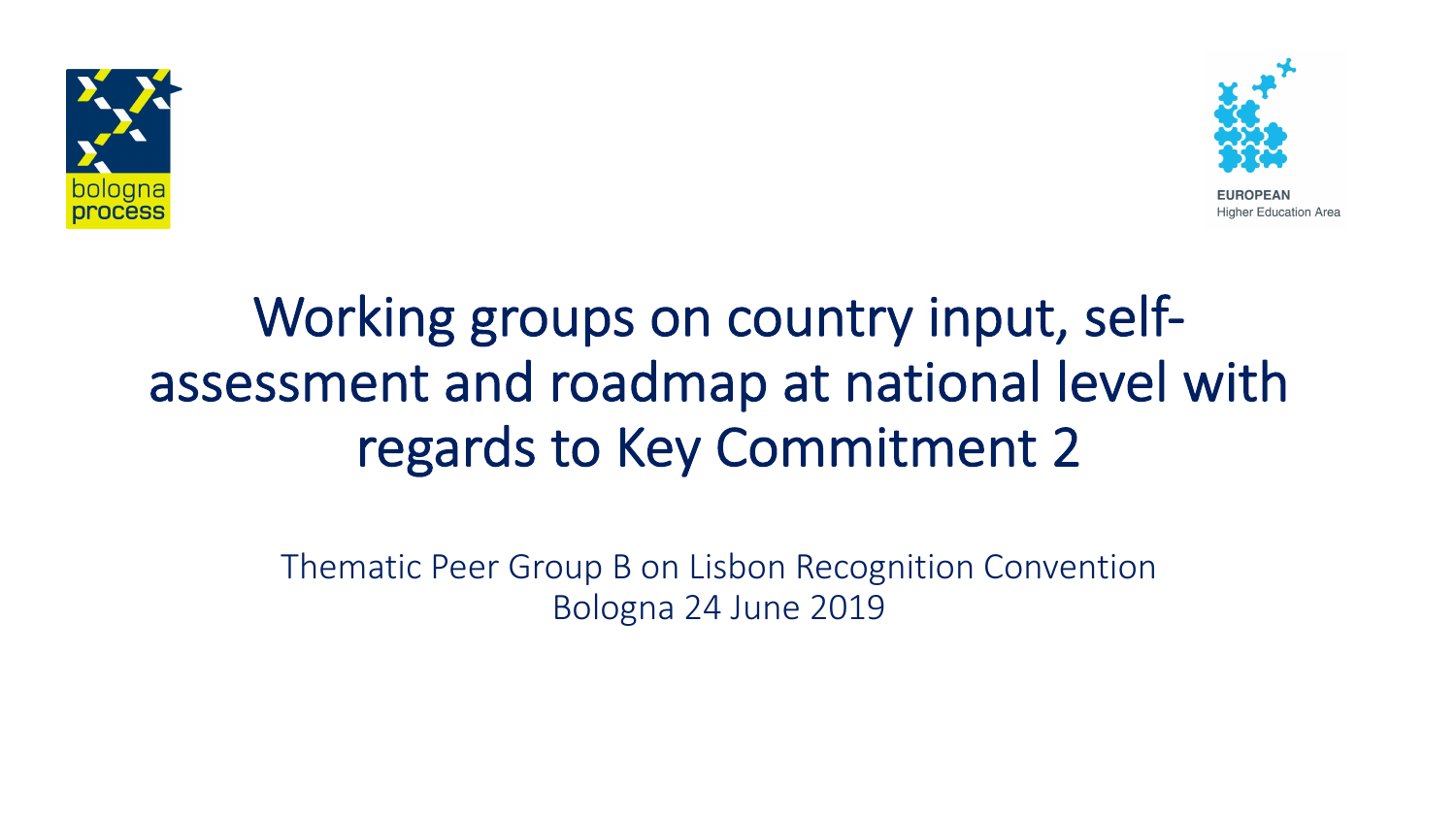### Specific thematic indications

- establishing the legal framework to allow the implementation of the LRC
- qualifications held by refugees
- optimising the potential of digital technology for the recognition agenda and the Diploma Supplement
- establishing the distribution of work and responsibilities among the competent institutions that have the right knowledge and capacity to carry out recognition procedures
- achieving automatic recognition
- recognition of alternative pathways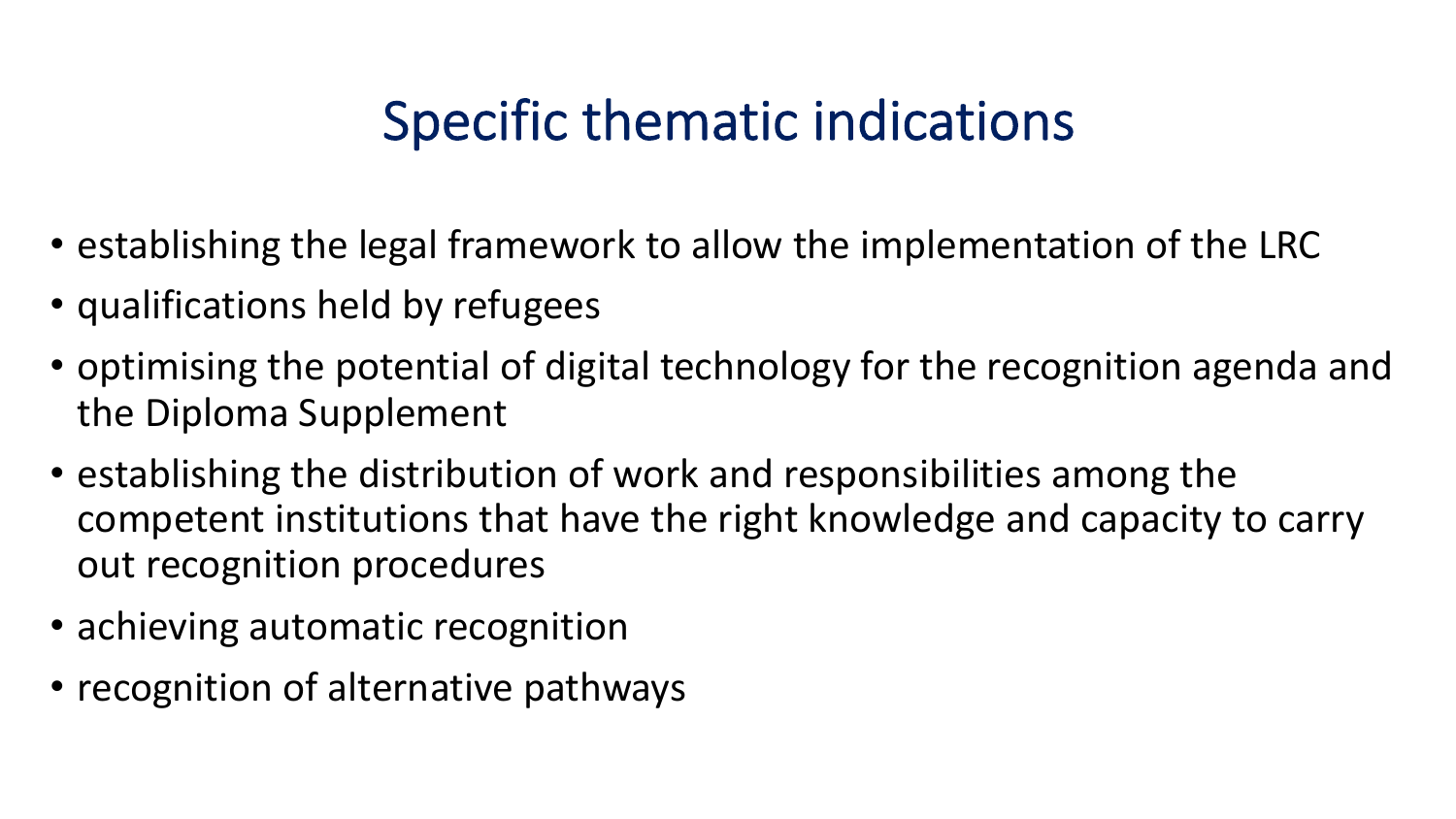



Higher Education Area

**Drafting legal provisions for refugees**

## Albania, Belarus, Bulgaria, France, Luxembourg, Ukraine

**on specification on substantial differences and appeals procedures**

Albania, Belarus, Georgia, Italy, Netherland, Poland, Ukraine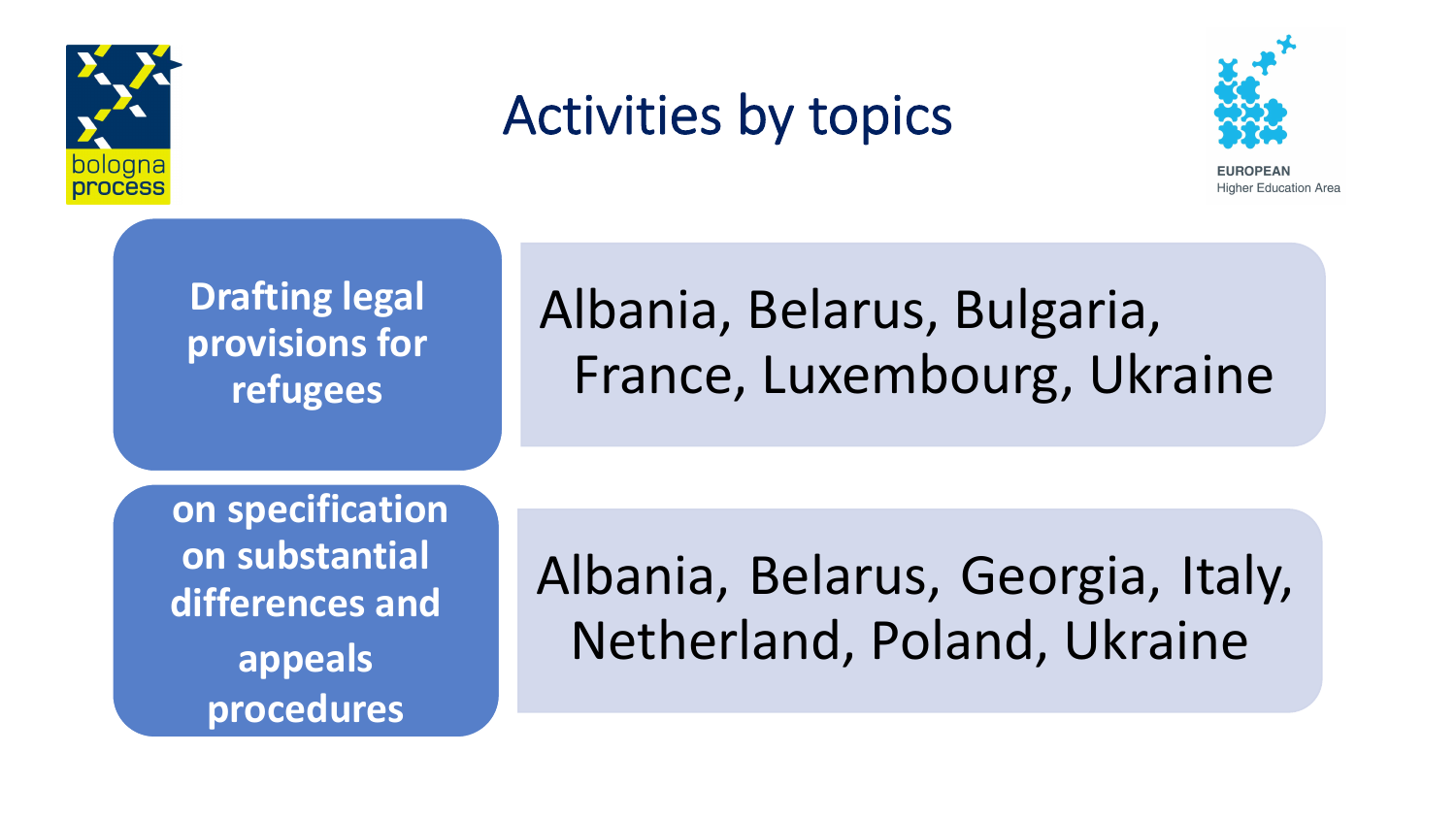



**Higher Education Area** 



Albania, Bulgaria, Italy, Kazakhstan, Luxembourg, Norway, Poland, Ukraine

**Digitalization of the databases on total cases treated by ENIC/NARIC center**

#### Albania, France, Ukraine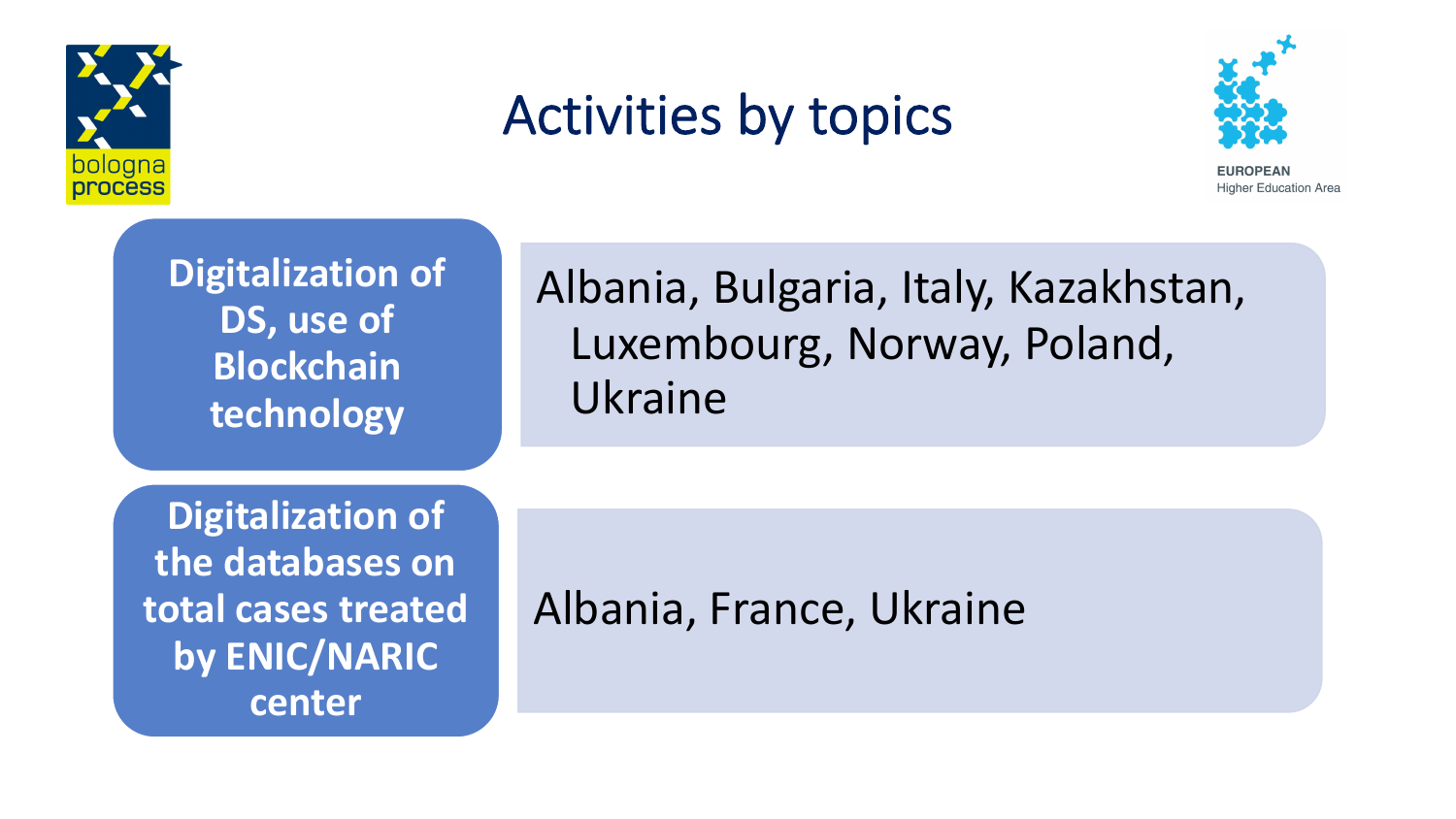



Higher Education Area

**Training of credential evaluators of ENIC/NARIC center**

Albania, Bosnia & Hercegovina, Bulgaria, France, Greece, Italy, Switzerland

**Recommendations for HEIs on partial recognition, specific tools for helping HEIs**

Albania, Belgium fl, Bosnia & Hercegovina, Bulgaria, France, Greece, Italy, Norway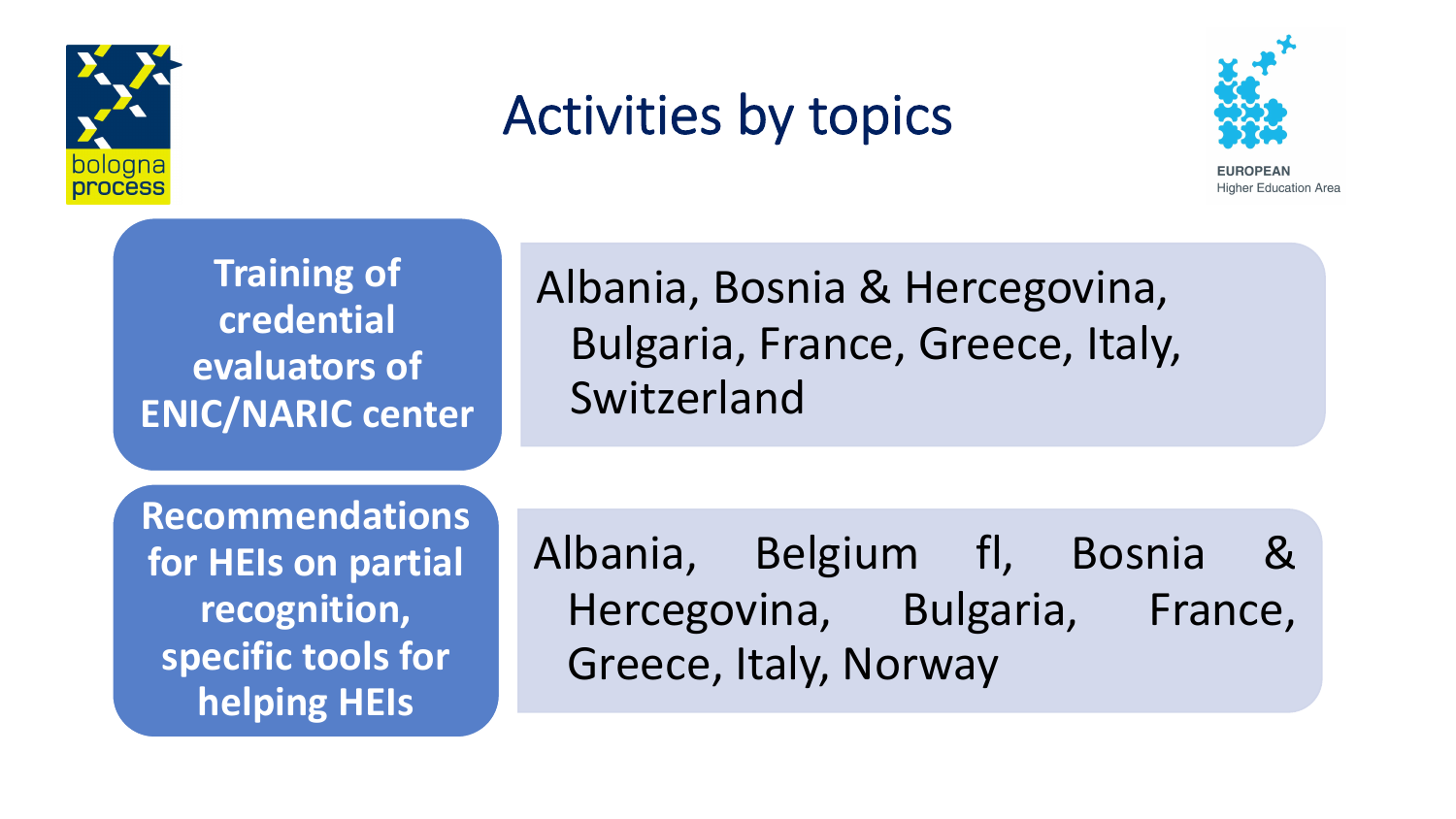



**Higher Education Area** 

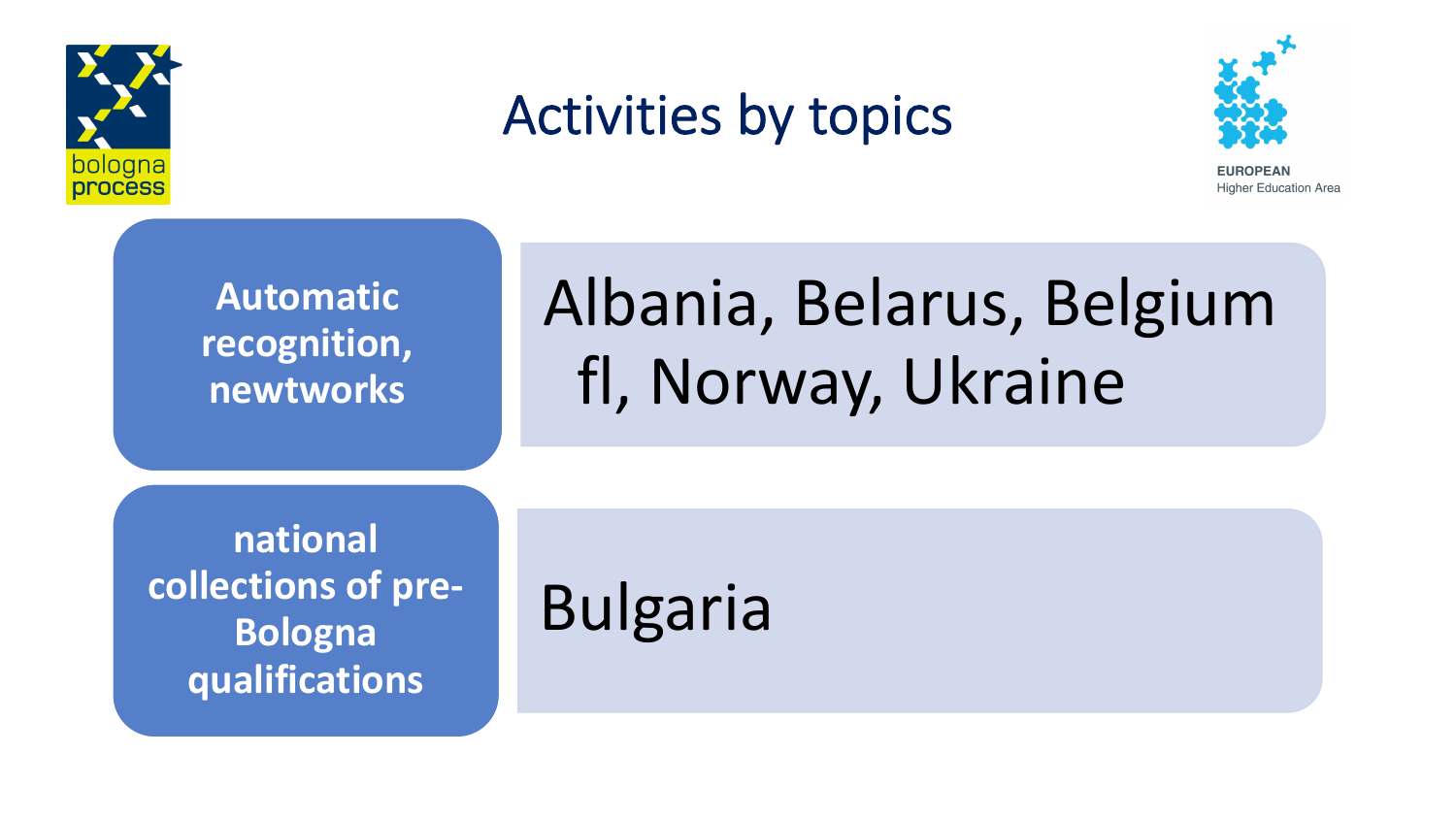



**Higher Education Area** 

**Developing practical procedures for evaluation and recognition of virtual and prior learning.**

# Bulgaria, France, Georgia, Netherland, Ukraine

**link between recognition and quality assurance**

Greece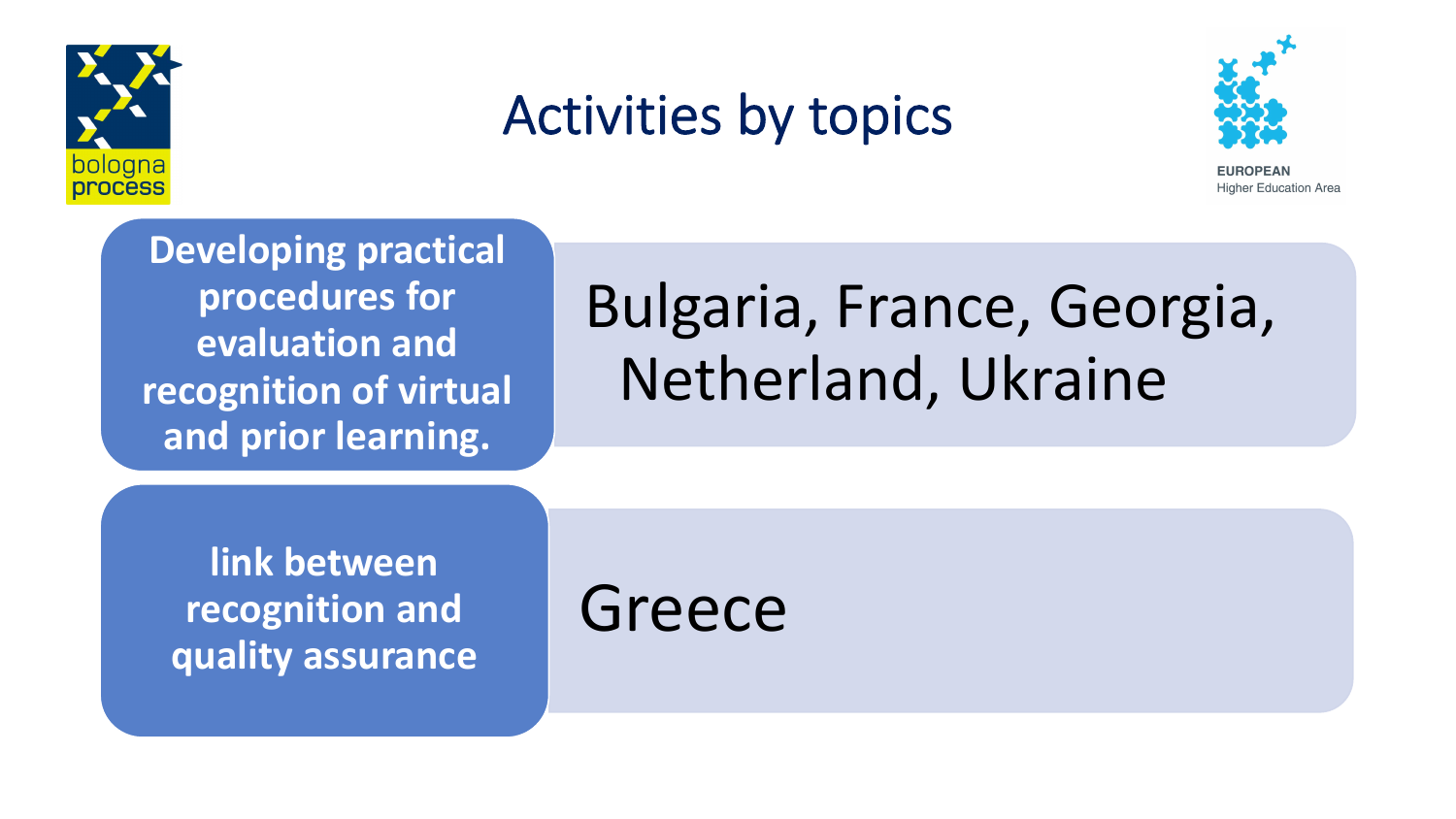



**EUROPEAN Higher Education Area** 

**Developing practical procedures for evaluation and recognition of virtual and prior learning.**

Croatia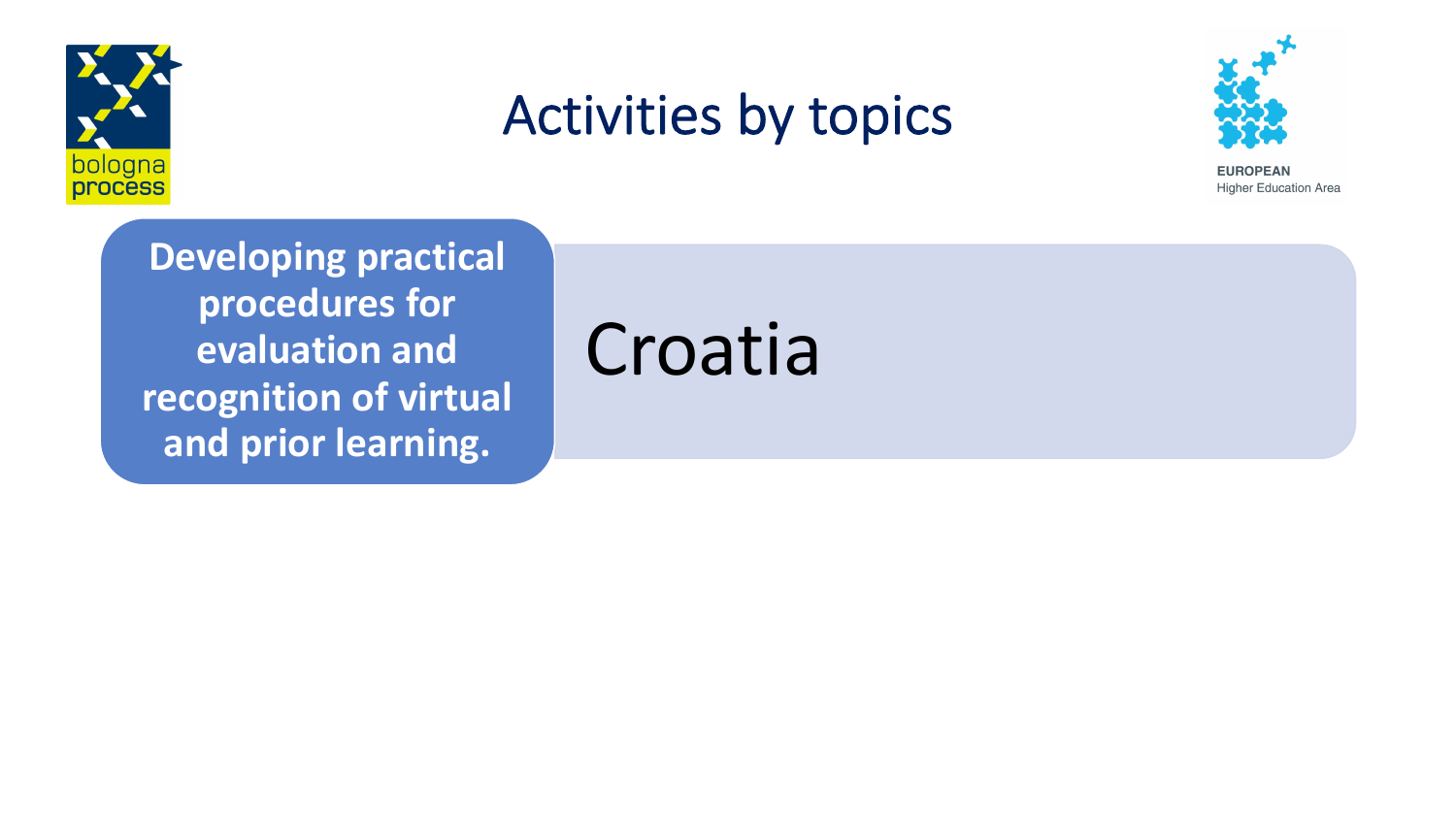

# Group discussion



Higher Education Area

- **Group disscussion 1: Drafting legal provisions:** 
	- **- for refugees**
	- **- on specification on substantial differences and appeals procedures**
- **Group discussion 2**: **Digitalization of DS, use of Blockchain technology Digitalization of the databases on total cases treated by ENIC/NARIC center**
- **Group discussion 3: Training of credential evaluators of ENIC/NARIC center Recommendations for HEIs on partial recognition, specific tools for helping HEIs**